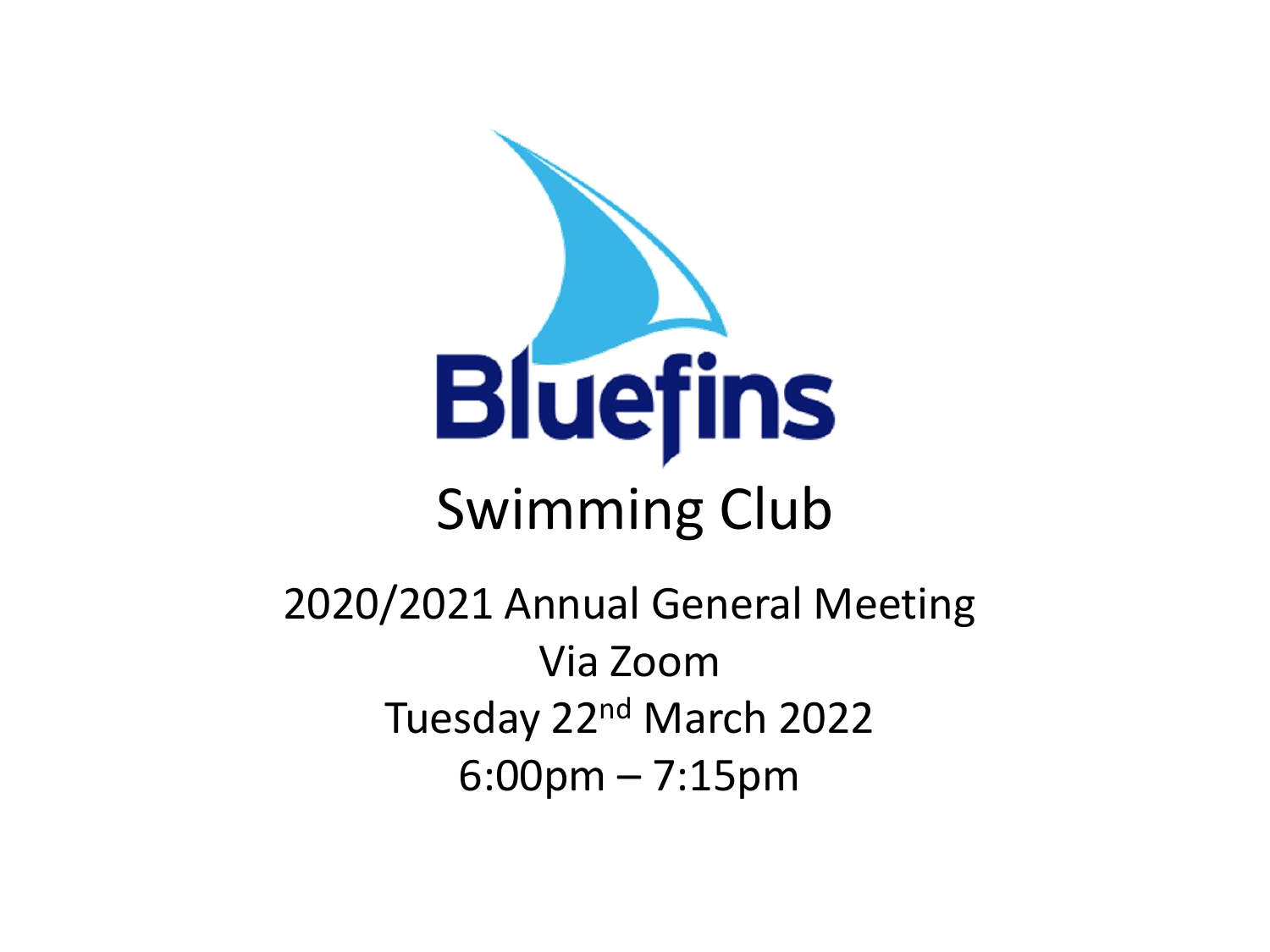# Agenda

**Bluef** ins

- Apologies for Absence
- Minutes of 2020/2021 AGM
- Trustee Report
	- Sharks Coaching Report (Timings)
- Treasurer's Report
- Chair Report
- Coaching Reports
- Election of Trustees / Committee
- Any Other Business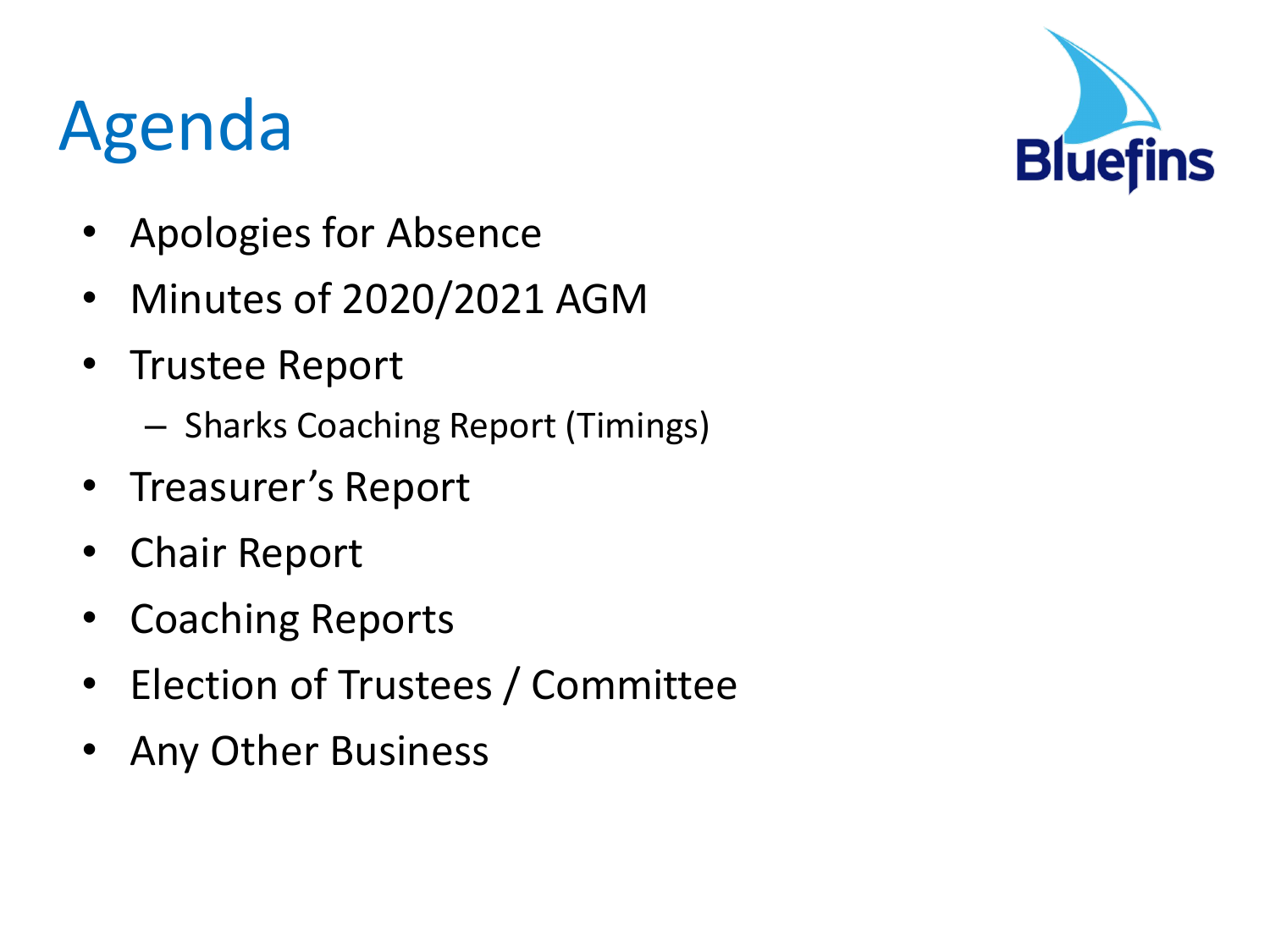## Minutes of 2020/21 AGM

No formal actions from previous AGM, however Fleur will cover 'What we agreed to work on' during Chair Report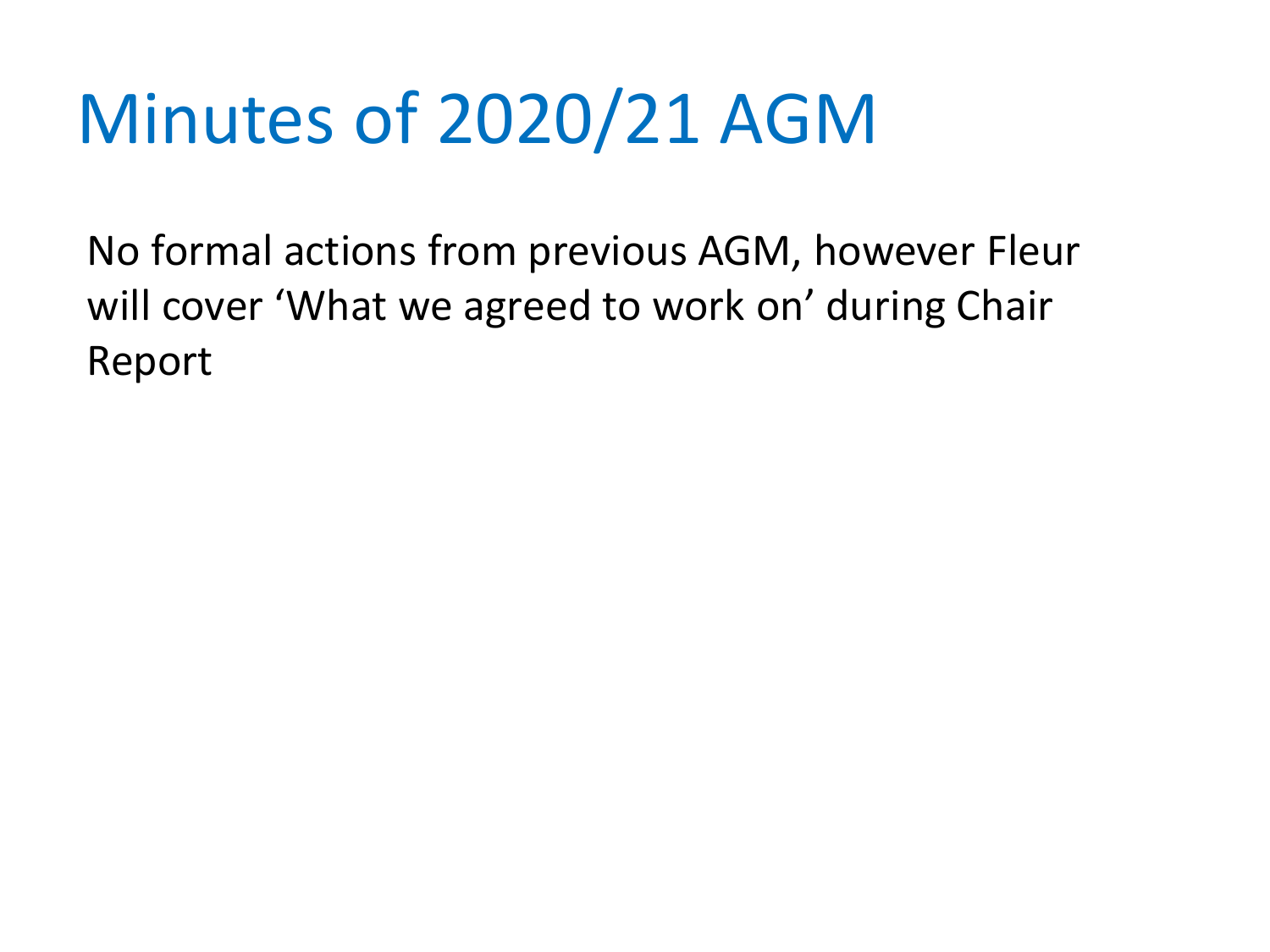

### Trustee Report – Helen Bourns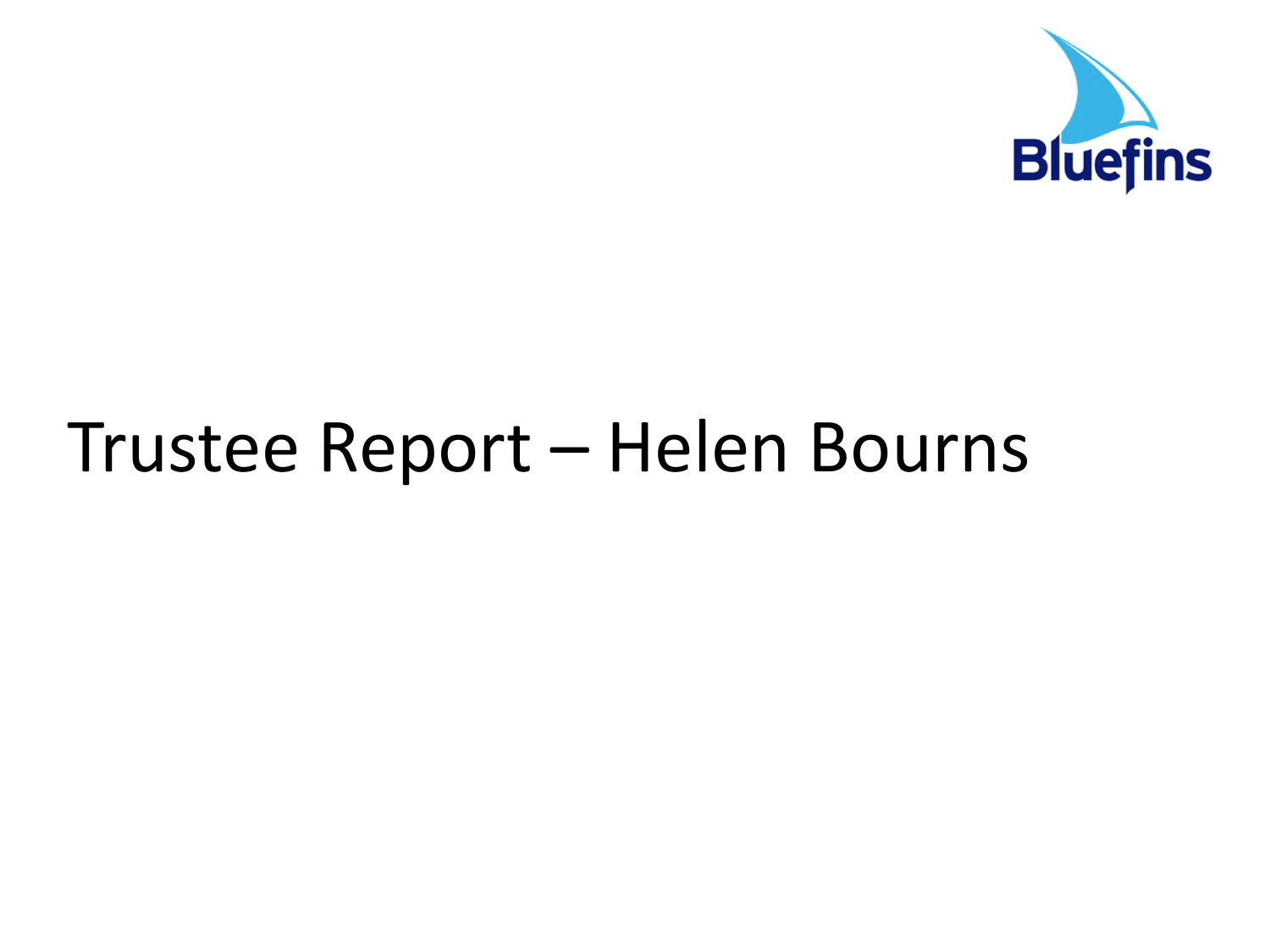# **Bluefins**

#### **The Trustees**

We are Parents, Swimmers and like minded people who want the best for our Club and swimmers:-

Fleur Turner – Chair, Neil Mitchell – Treasurer, Helen Bourns – Secretary

Ray Knight, David Wise, Sue Lambert (who is retiring this year )

#### **The Year 2020/2021**

Covid had a huge impact – No swimming – No Racing

Dec 2020 Level X

#### **Return to swimming**

Strong Return

Re-organisation of squads & structure – Spencer

Huge support from Steve Greenfield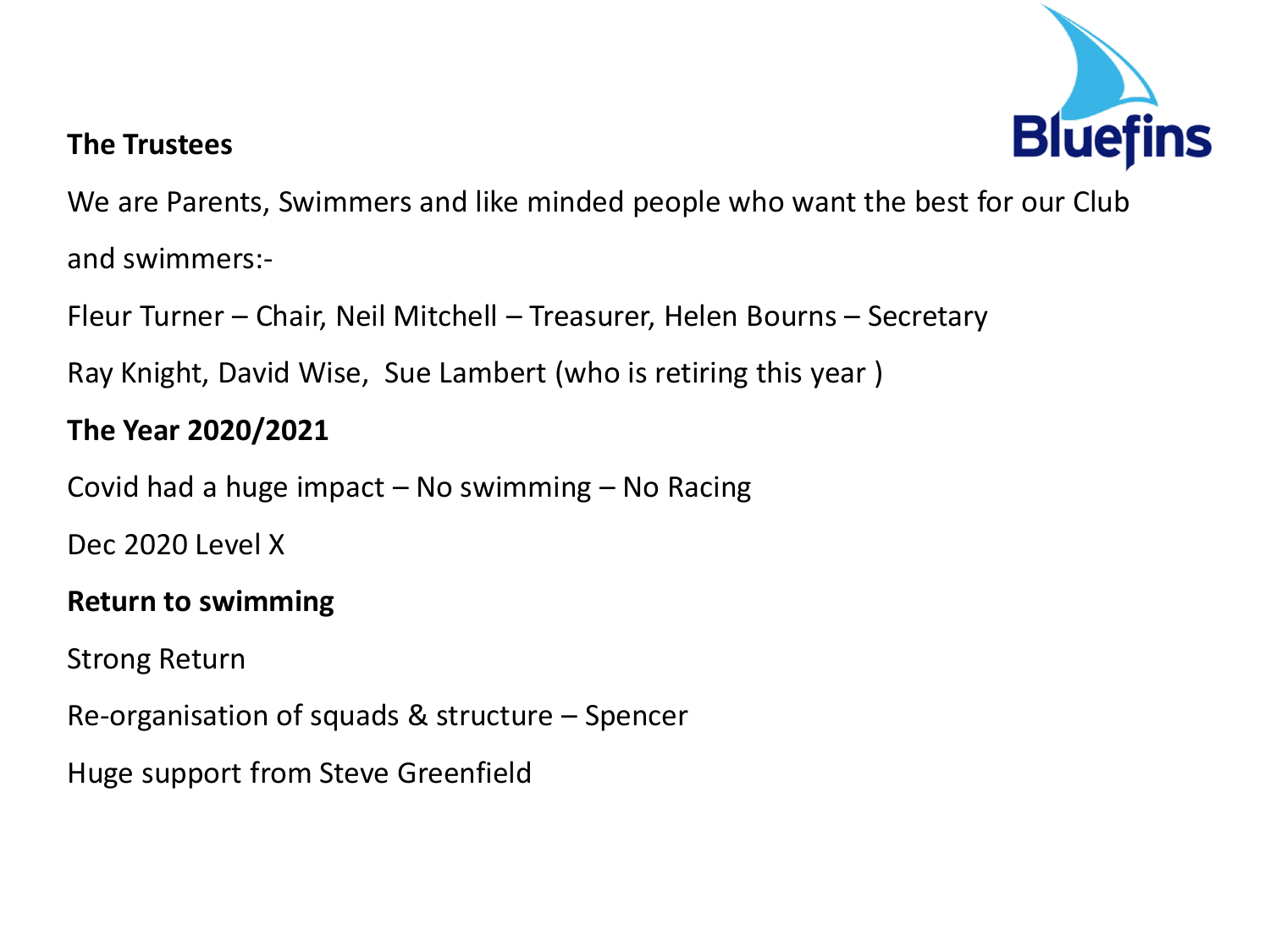

# <span id="page-5-0"></span>Financial Report

#### Based upon the Independently Reviewed Accounts to 31st August 2021

[Sharks Presentation](#page-21-0)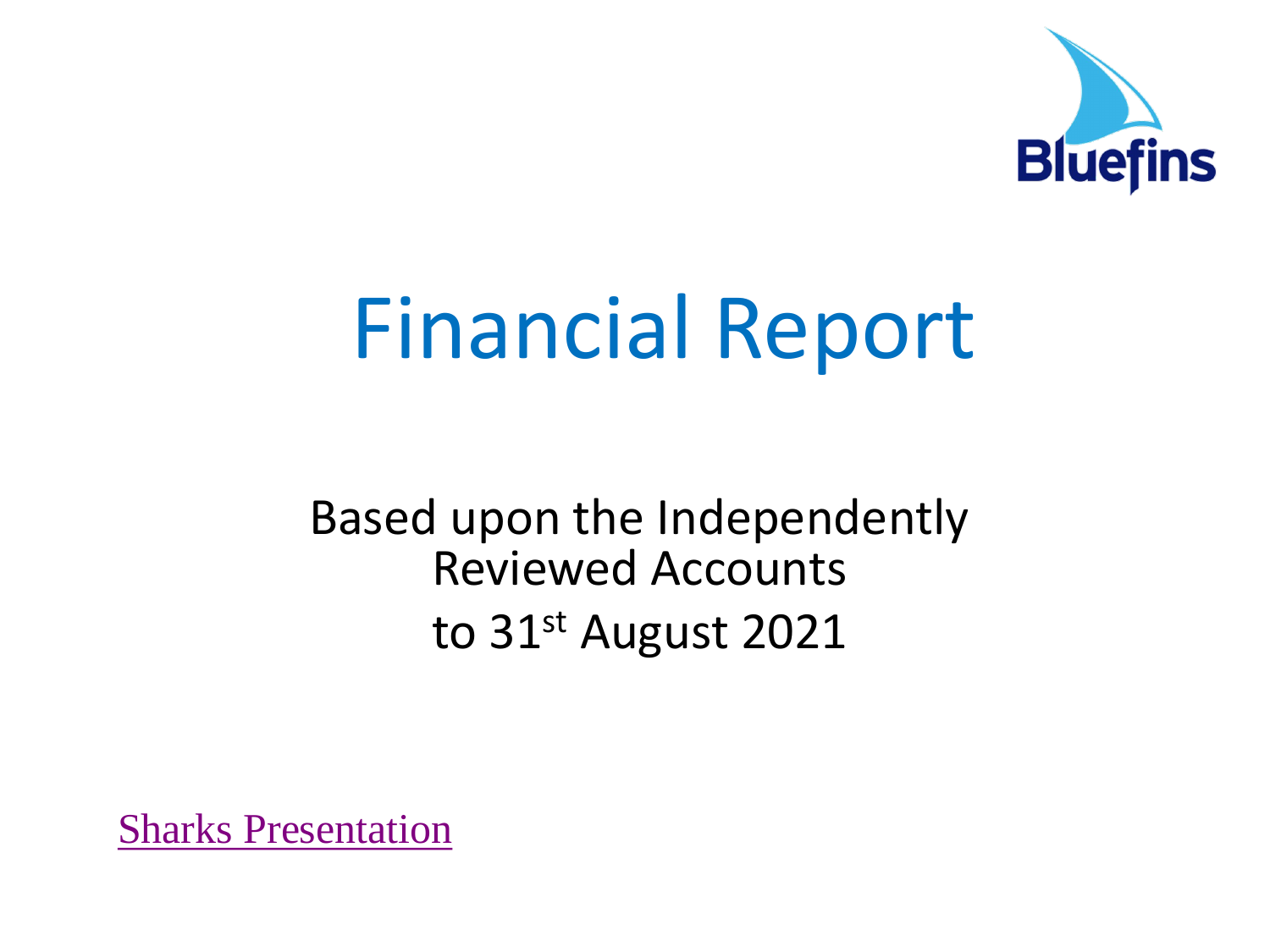### Key Financials – Summary for 2020/21

• .



- New Budget/Forecast format agreed by trustees to help enhance financial stability and cost control.
- Old Lloyds savings account closed, and new caff savings account opened.
- All bank accounts passed security audits, and updated with correct Administrator users.
- A commitment of £800 per month, with a "target to reach" of £70K to protect the future of the club against any unforeseen circumstances.
- Club now set up with the HMRC for gift aid, further enhancing financial stability when fund raising.
- Tight procedures in place for cost control, and cash flow forecasting. Reviewed monthly.
- HR package including Insurance indemnity with "Mentor" now introduced. All coaches and staff have been issued with up-to-date contracts.
- Another difficult season to navigate with 16 weeks of closure due to covid.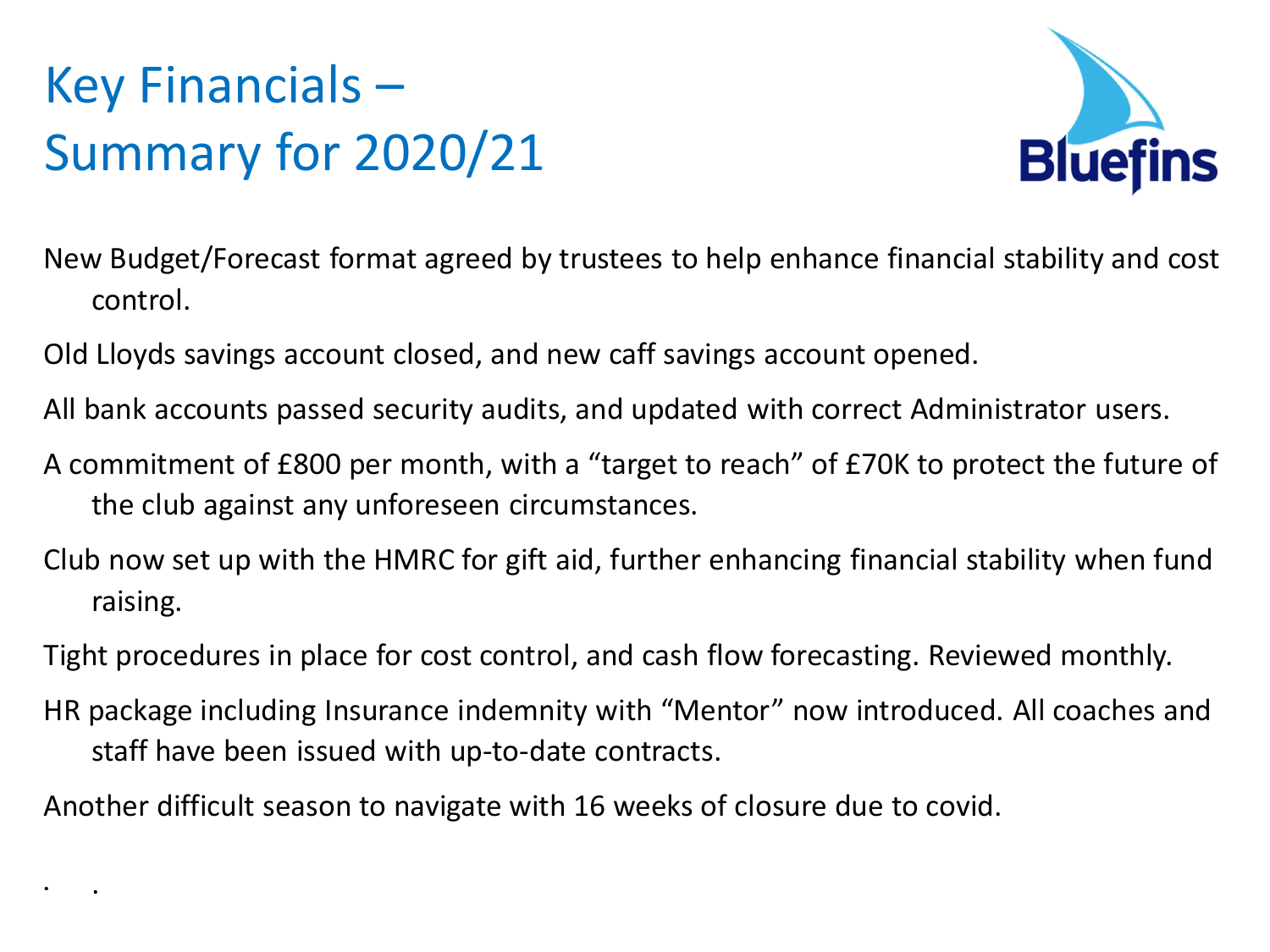#### Key Performance Indicators



The club ended the year with cash on hand of **£105k**, this compares to the previous year's cash on hand of **£70k.**The savings account finished with **£34.7k.**

- **Total turnover:** of **£223k** against a budget of **£234k** (no lock down was budgeted). This compares to a turnover of **£229k** the previous season.
- **Swimming meets:** had a turnover of **£9.8k** compared to **£22k** the previous season. **£7.2k** was for home meets and **£2.6k** for away meets. We only had 4 months of competitions due to Swim England Restrictions.
- **Swim Clinics:** were introduced giving a turnover of **£5.5k** against a previous season **of £0.**

**Pool costs:** were down this year to **£78.5k** from the previous season of **£89.2k**.

**Salaries-coach costs:** Were down to **£52.9k** from the previous season of **£70.3k**.

- **Operating costs:** for the season were **£136.1k** with a gross margin of **23%** compared to **£213.4k** cost the previous season and a gross margin of **6%**
- **Administrative Costs:** The overall administration costs for the season were **£39.9k** against the previous season of **£54.7k**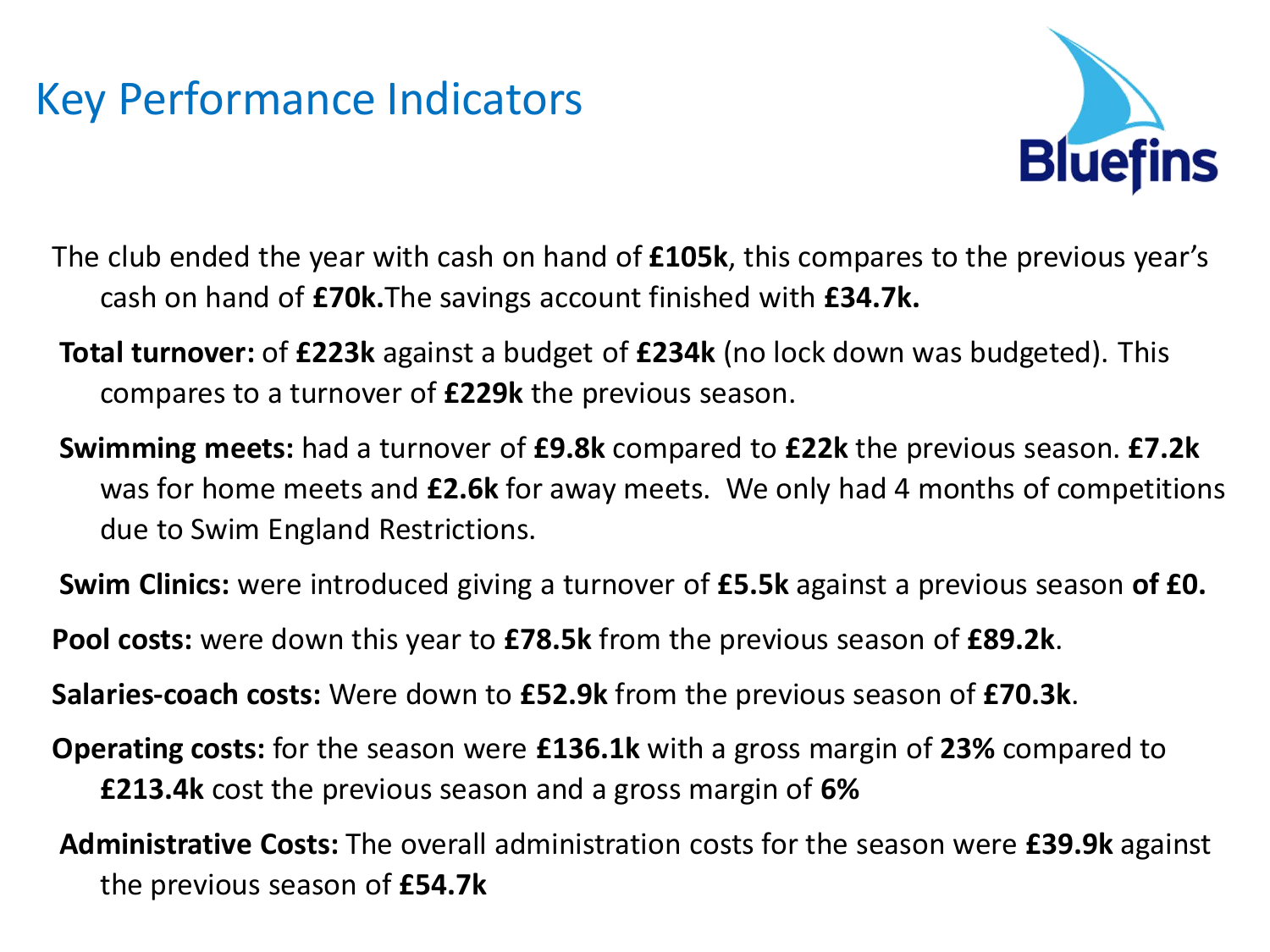### Key Performance Indicators



**Other Income:** During the season the club raised **£19.3k** in donations and fundraising through various activities against a previous season of **£1.1k**

**Furlough:** JRS/Furlough was claimed at **£23.9k** against the previous season of **£38.4k.**

- **Surplus:** The club made an overall surplus of **£45.3k** with a margin of **20.3%** compared to a surplus of **£1.3k** and a margin of **0.5%** the previous year.
- **Balance Sheet:** At the financial year end the club had a total balance of **£94.4k** against the previous year of **£49.1k**. This is made up of the

current financial years earnings and retained earnings from the previous years.

**Financial Outlook:** The financial state of the club is a "work in progress" We have made good progress and the collective effort through fundraising and volunteering has and will continue to make the club financially strong.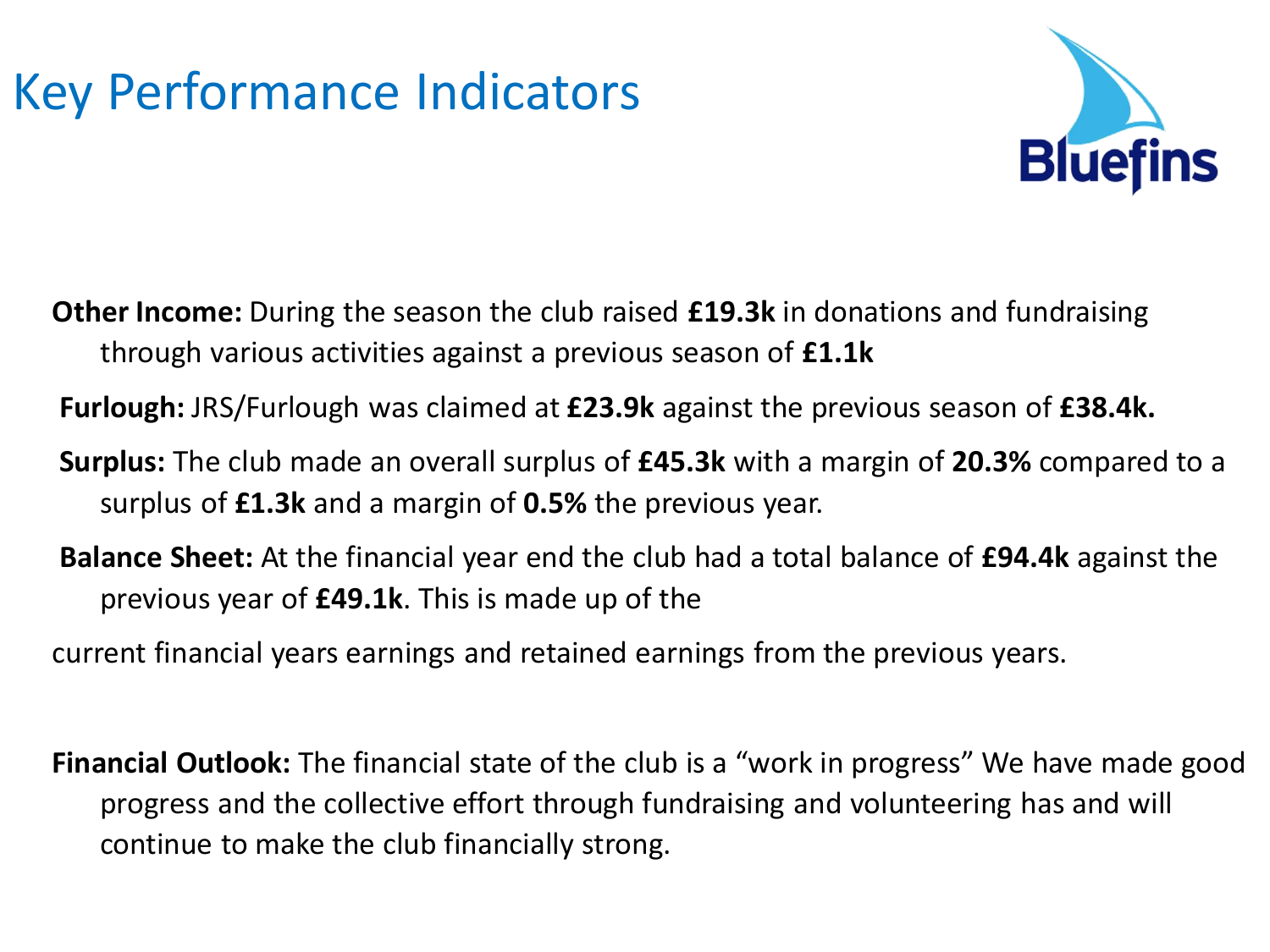

### 2021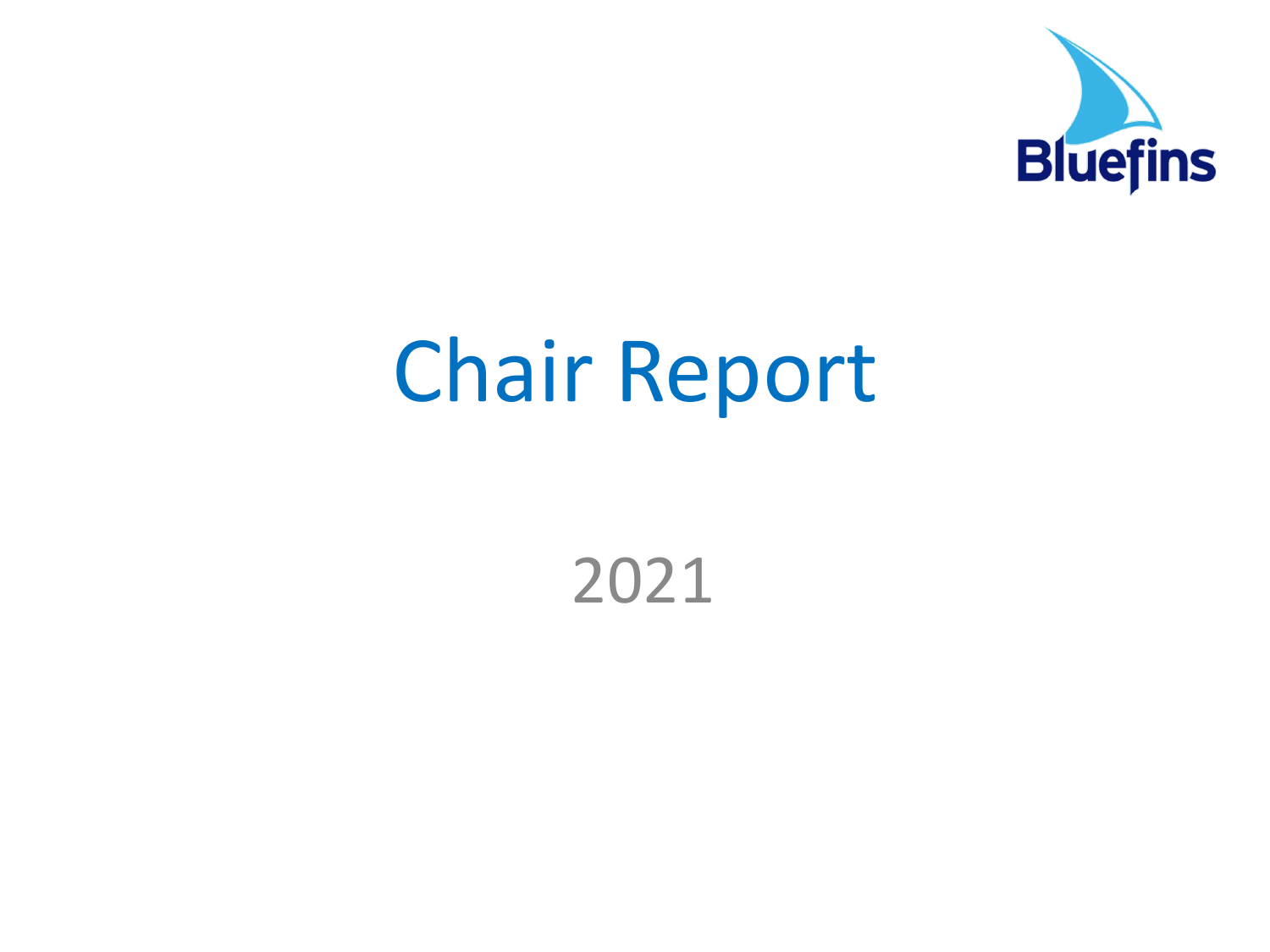

#### **What we said 'Working toward' last year?**

- Getting back in the water!
	- Discussions already underway with providers
	- More to follow as we hear more

April 2021! And thankfully ever since

- Restart search for new Tech and Official volunteers Margo has been recruiting – new timekeepers, new J1s, J2s, J2Ss – who will be our next Referee?
- Officials training

Supported by Referees in the region (including our own Sue) to continue training at all levels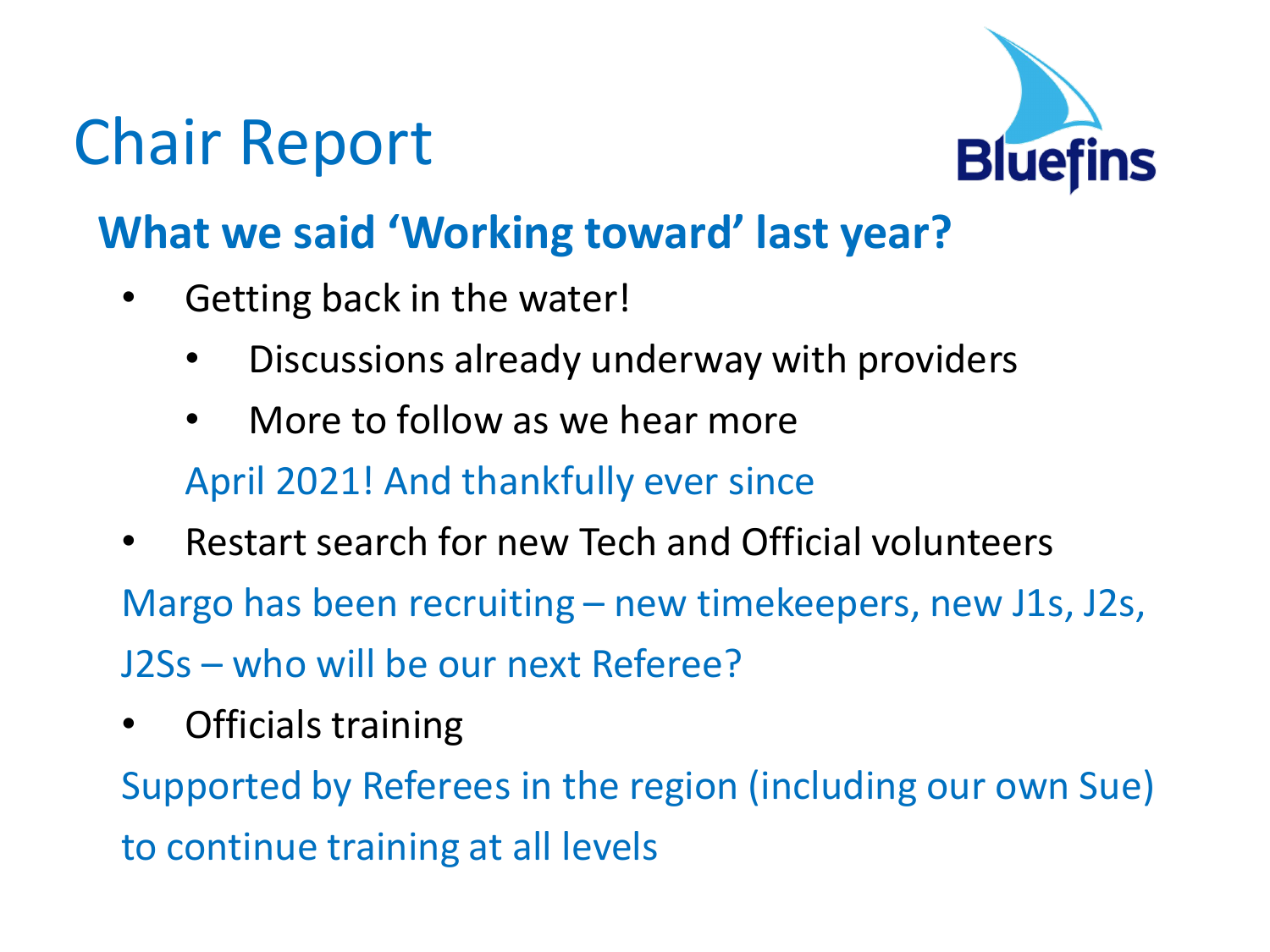

#### **What we said 'Working towards' last year?**

- Continue to increase Skills Academy Satellites JSF was launched – Kim Chapman partnership
- Meets Home & Away when allowed
- Fareham June 2021

Full Club Champs 2021, Xmas Meet 2021

- Signed up to Junior Arena League May 2021
- 2 Teams Great to see our juniors back in action
- Introduce further 'Race Skills' clinics

Number of clinics were run through 2021

• Swim Camps – Day initially, moving to weekends and then a week – UK based ITS HAPPENING AUGUST 2022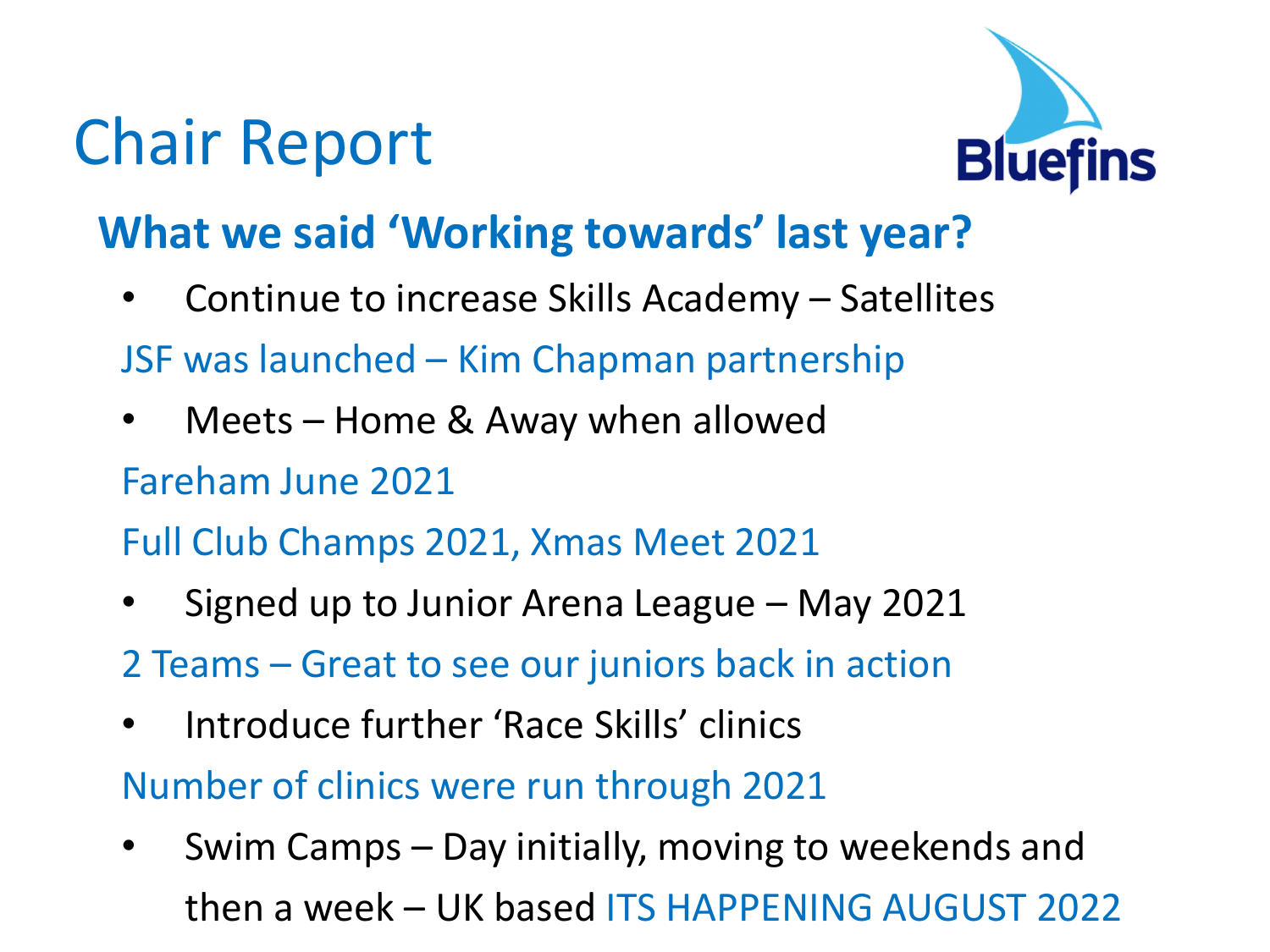#### **Achievements**



- Continued reorganisation of our squad programme
	- Ensure we can accommodate swimmers for variety of pathways
	- Know change is hard logistically, but we cant stand still
- Club Championships 2021
	- First time in a few years, we ran this vitally important event
	- Huge thanks to all that helped -Margo, Mark, Zoe, Helen, Officials,, Parents & Swimmers
- Mini Gala 2021
	- Over 100 swimmers novice gala (Aquadrome, BBFSC, Phillies, Sherfield School
	- Over 25 Bluefins Swimmers volunteered, Parents & Officials
- Increased Club Awareness
	- Trials, Increased Membership, Social coverage, Gazette online and printed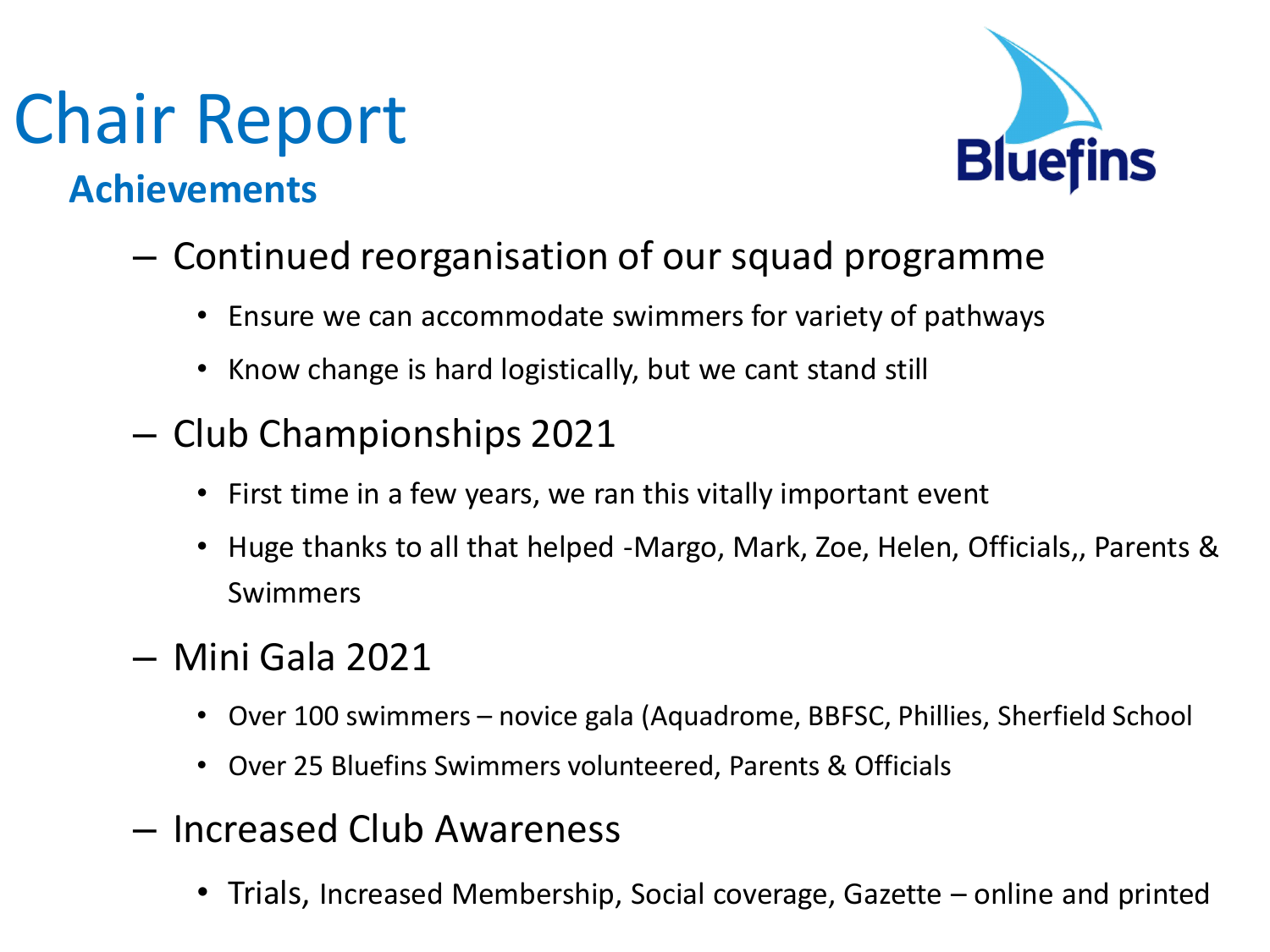

#### – Fundraising

- Crowdfunder run by Gemma
	- **Raised 15k –** New Blocks, Headsets, Backstroke Training Ledges. Marketing material (Talent Cards)
	- Amazon Smile, Easy Fundraiser, Basingstoke Lottery, Parent fund matching
	- Tesco Grant (2022)
- Socials
	- Squad Socials huge thanks to those getting involved
		- Inflatables, Ninja Warrior, Bowling, Xmas Party, Breakfasts!
- Building relationships
	- Lessons providers For BBFSC to be a feeder and also for siblings requiring lessons
	- Wessex Wyverns feeder for swimming and an offering for those wanting to do multisport
	- Youth Sport Nutrition
	- Local Sponsorships, BVSC
- Swim Mark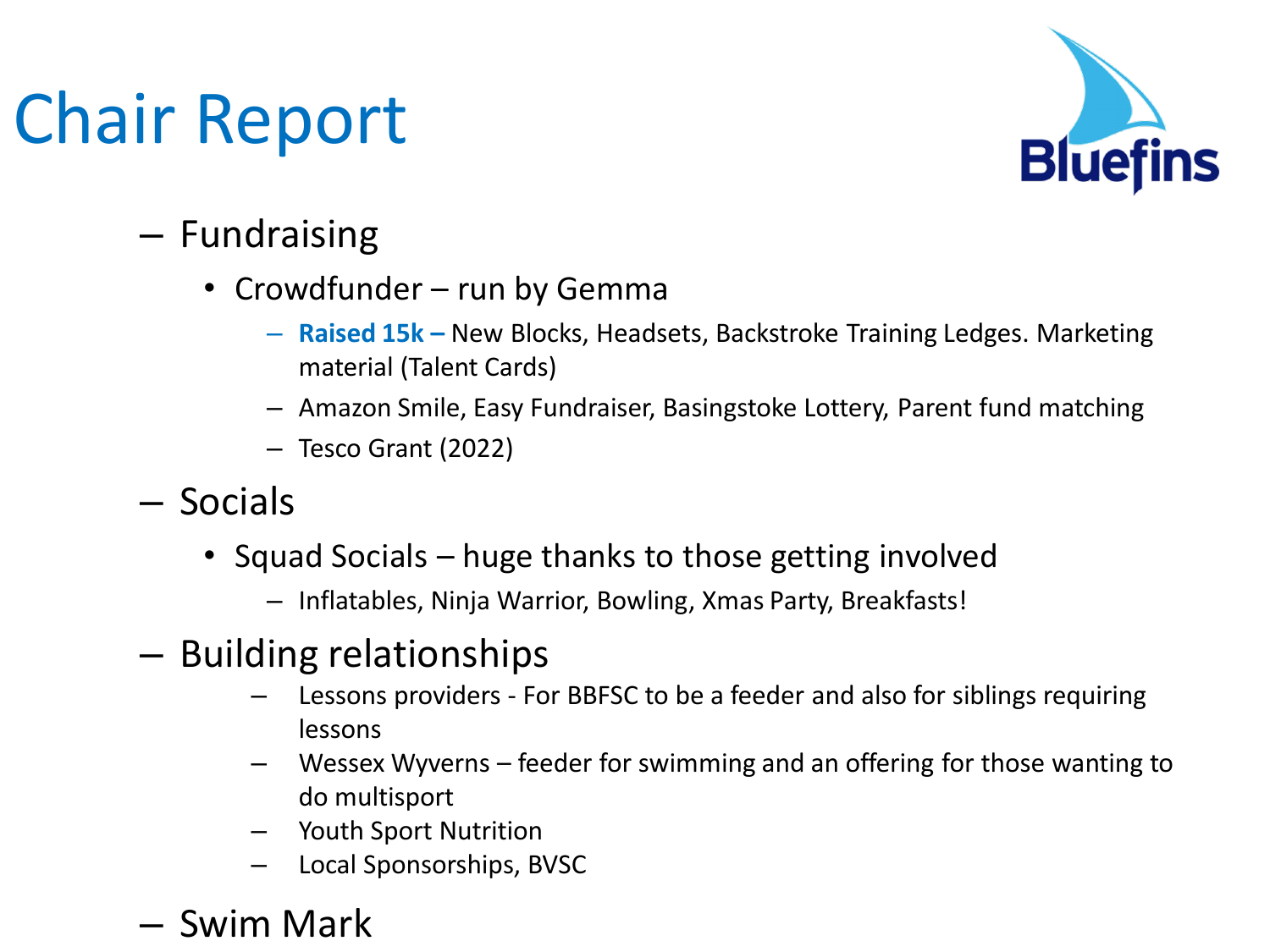

#### **What are we working on next?**

- Continue to recruit Officials & Volunteers
	- We need you!
- Nutrition Workshops YSN Partnership
- Continued evolution of structures
	- Benefit to the swimmers, building on success
- Resistance Land Training starting with SP SR JP
	- **New Equipment**
	- Swimming Focused
- Home Meets (with new medals)
	- Summer Sizzler, Club Champs, Xmas Last Chance
	- Change in technology  $-$  bear with us!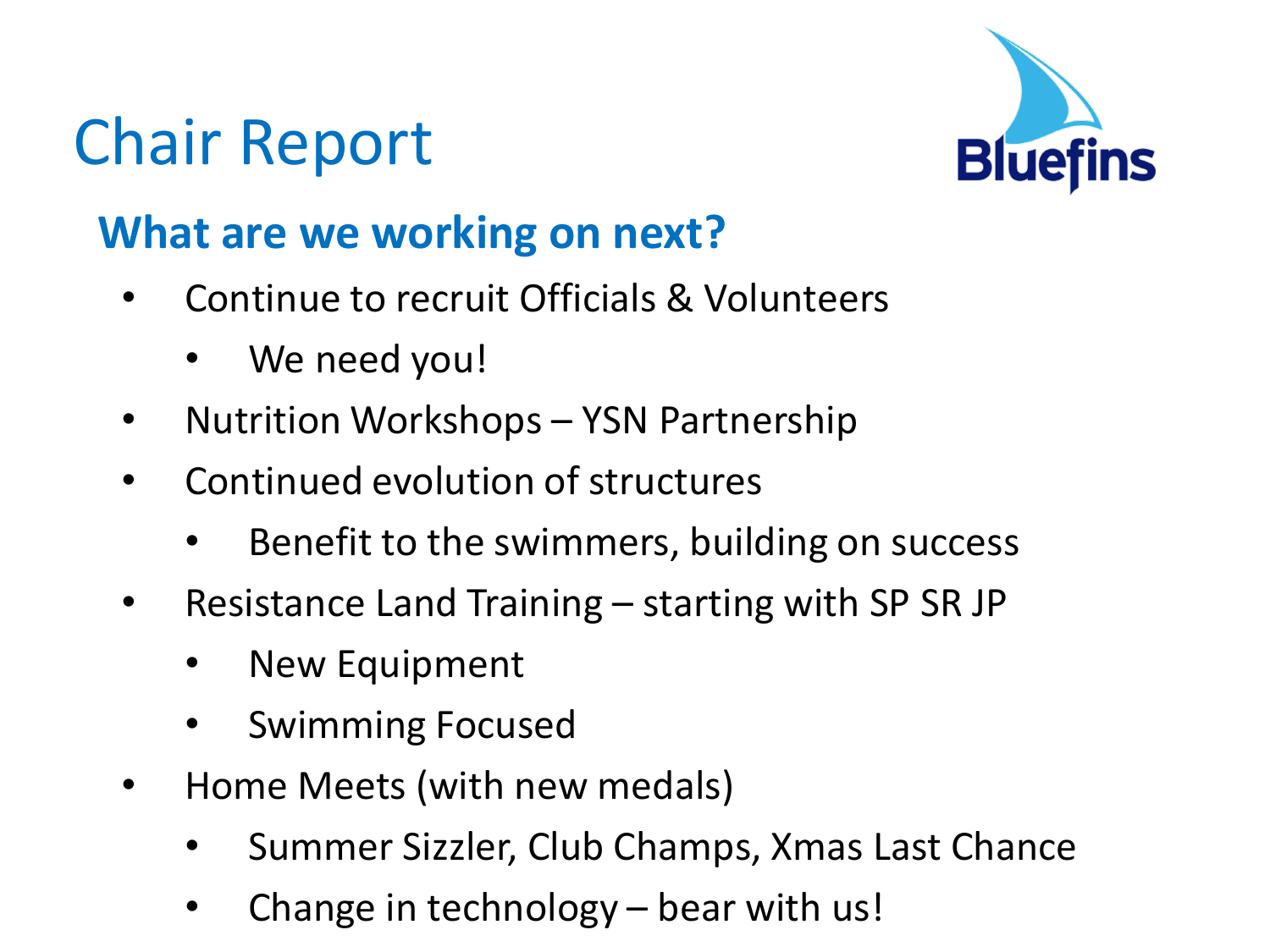

# Coaching Reports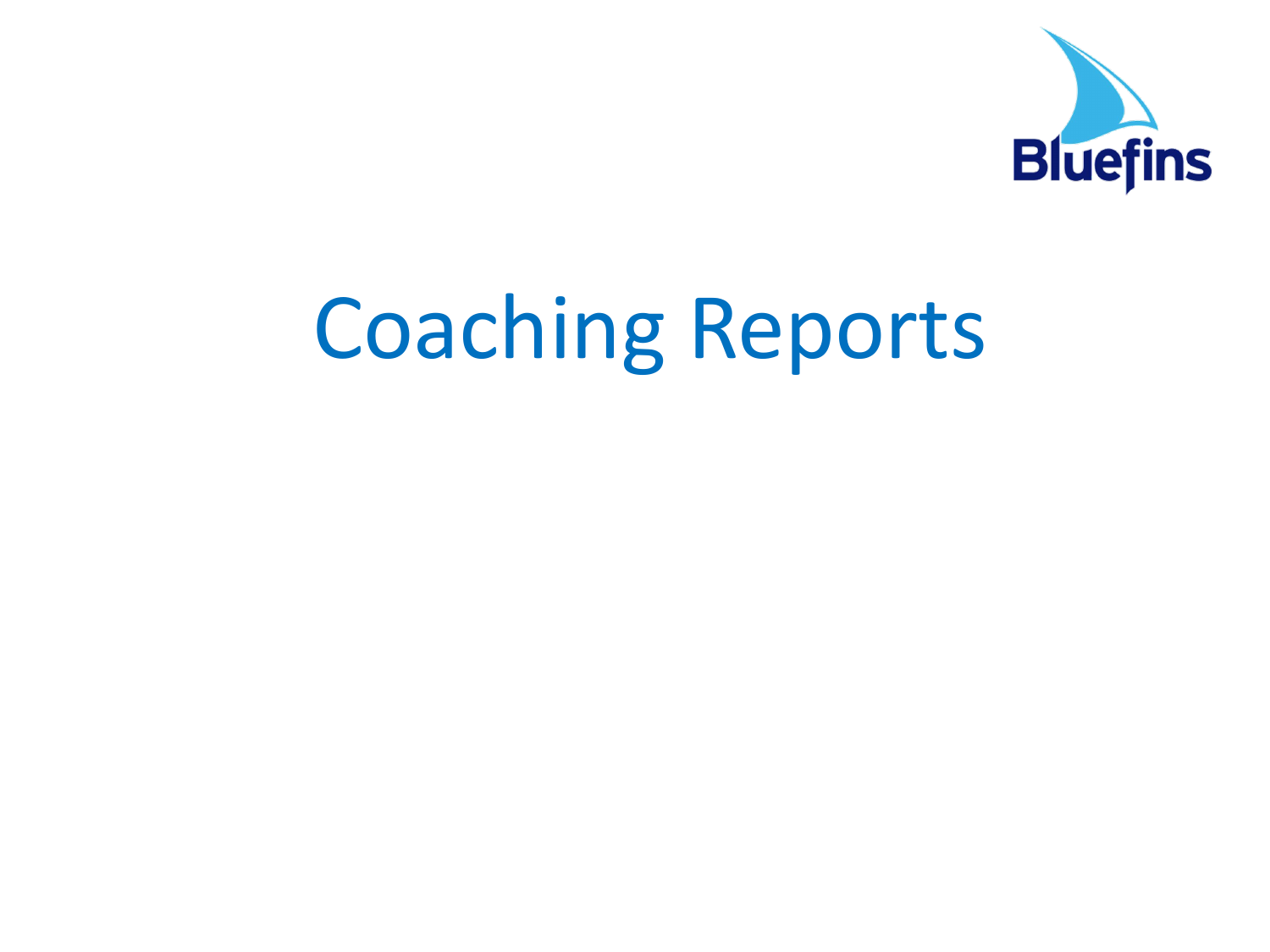# Swimming Overview



- Junior Volunteers: Continue to be a great success, some qualifying with L1
	- Support those to also get paid work with our partners
- Sam Bourns (Club Captain, SP) now qualified as L1 Coach working with Keone
- Withdraw of Cranbourne (April 2022)
- Squad restructure Evolution of Junior Competitive, alignment in Performance
- Graeme Thomas Lead Performance Coach (March 2022)
- Fantastic Coaches great fit at all levels, swimmers coached by swimmers
- o New Bluefins Swim kit continues to grow
	- o New Hats for Core Squads and Skills Academy
	- o Qualifier Hats given to all swimmers who competed at Counties
	- o Club Record Hats have you seen the pink ones?
- o Launch of new Coach T-Shirts sponsored by R&R Autos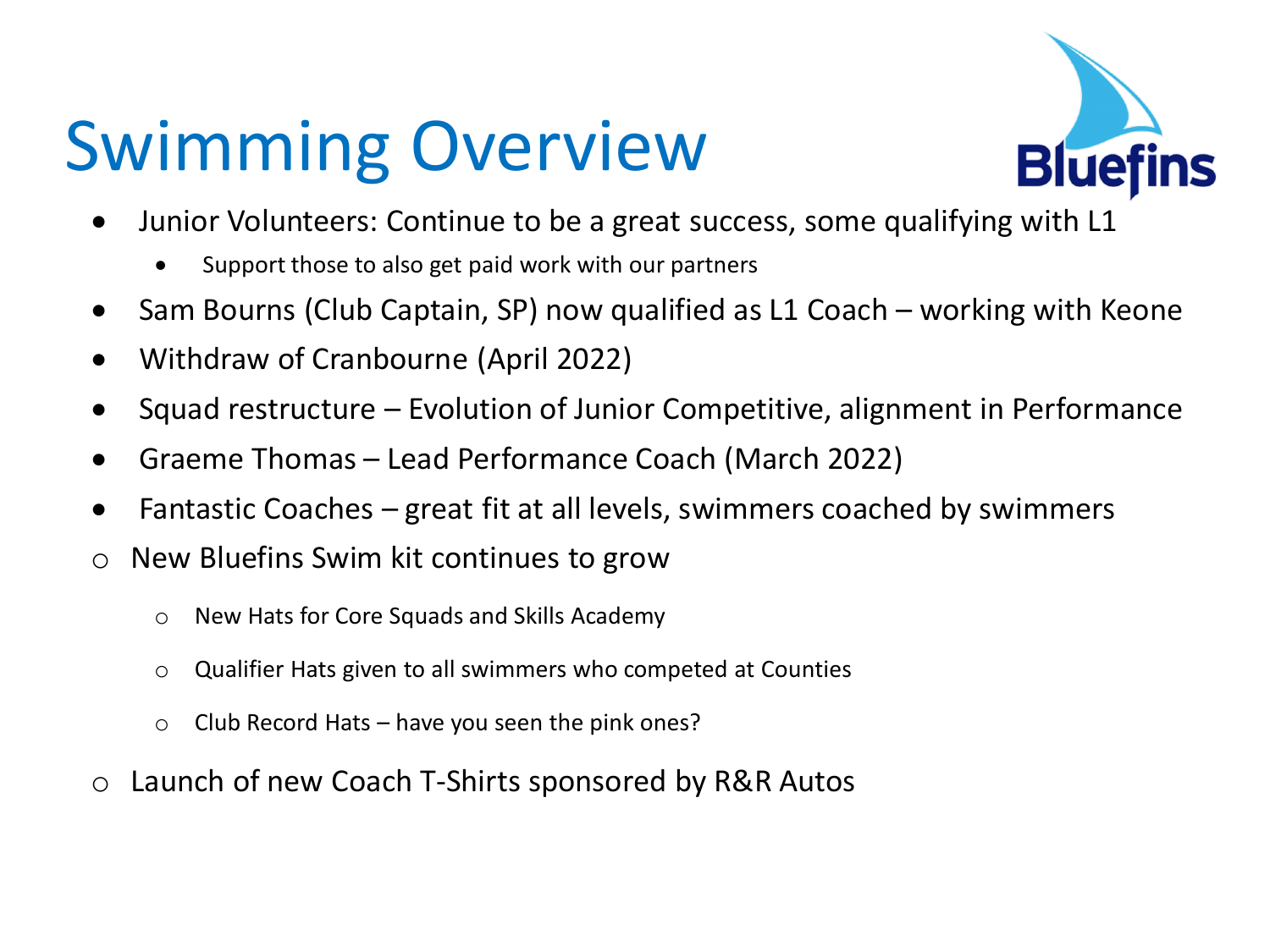# Swimming - Results



- **Arena League 2021**
	- Finished in the middle gala higher than where we placed 2 years ago
- **Counties 2022**:
	- 52 swimmers who qualified for Counties, with 125 Finals swum (Best result since 2014) across 33 Swimmers
	- 8 gold
	- 14 silver
	- 19 bronze
	- 2 Swimmers selected for Regional Talent Programme (in person)
	- 2 Swimmer selected for National pathway (remote)
- **Regionals 2022**
	- TBC but looks strong
- **British Championships 2022**
	- 1 Swimmer qualified to compete in April
- **Coaches**: Emily & Spencer selected as Coaches for Hampshire Development Camps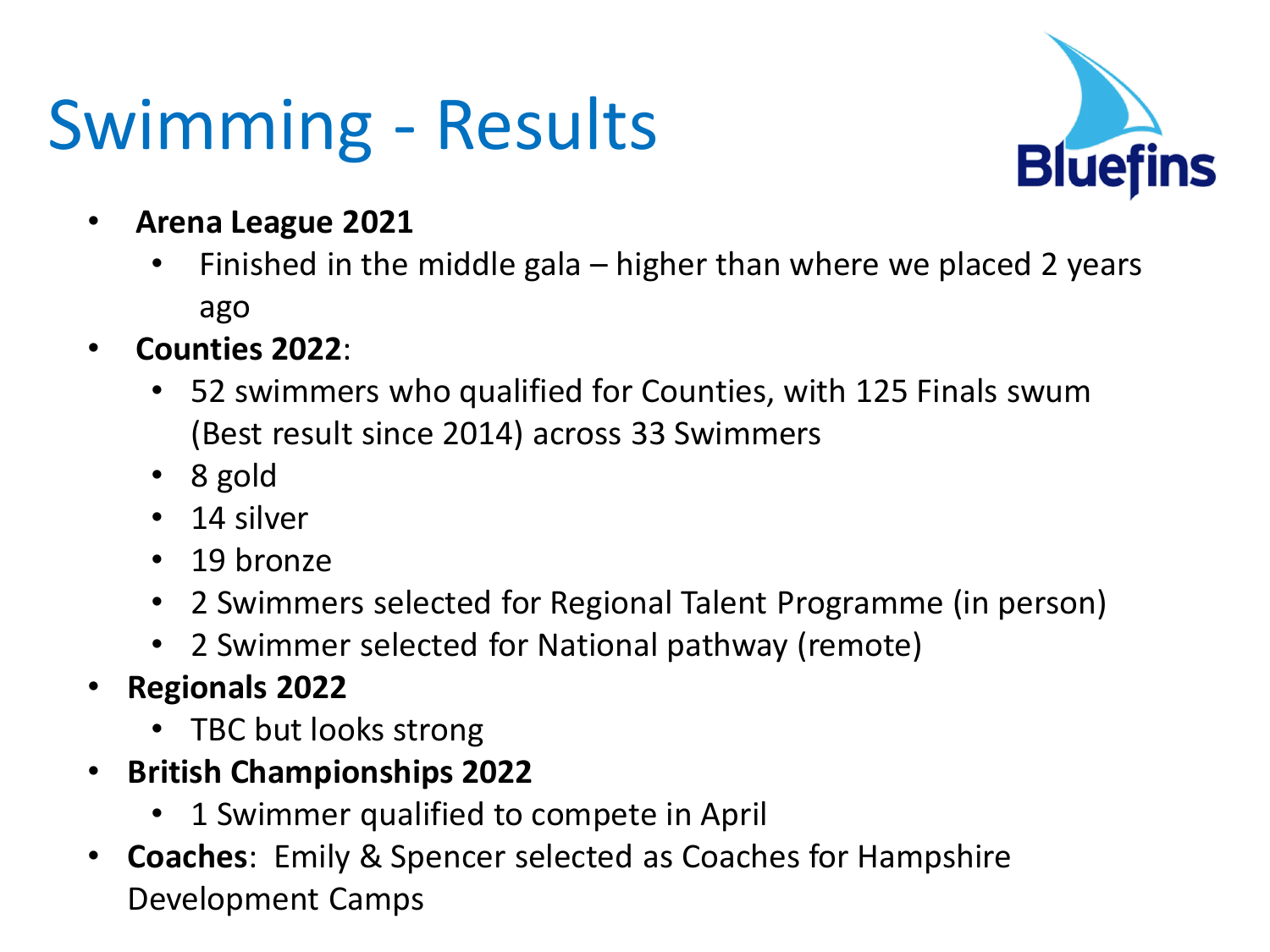# Swimming Results - Masters



- Won Hampshire County Top Club
	- Spencer Top Male
- National Short Course Championships
	- 4 Golds, 2 Silvers 3 Bronzes
	- 8 Swimmers representing Bluefins
- Regional Short & Long Course 2021/2022
	- 9 Golds, 9 Silvers, 3 Bronze
	- 9 Swimmers representing Bluefins
- Masters membership significantly increased, trials always available?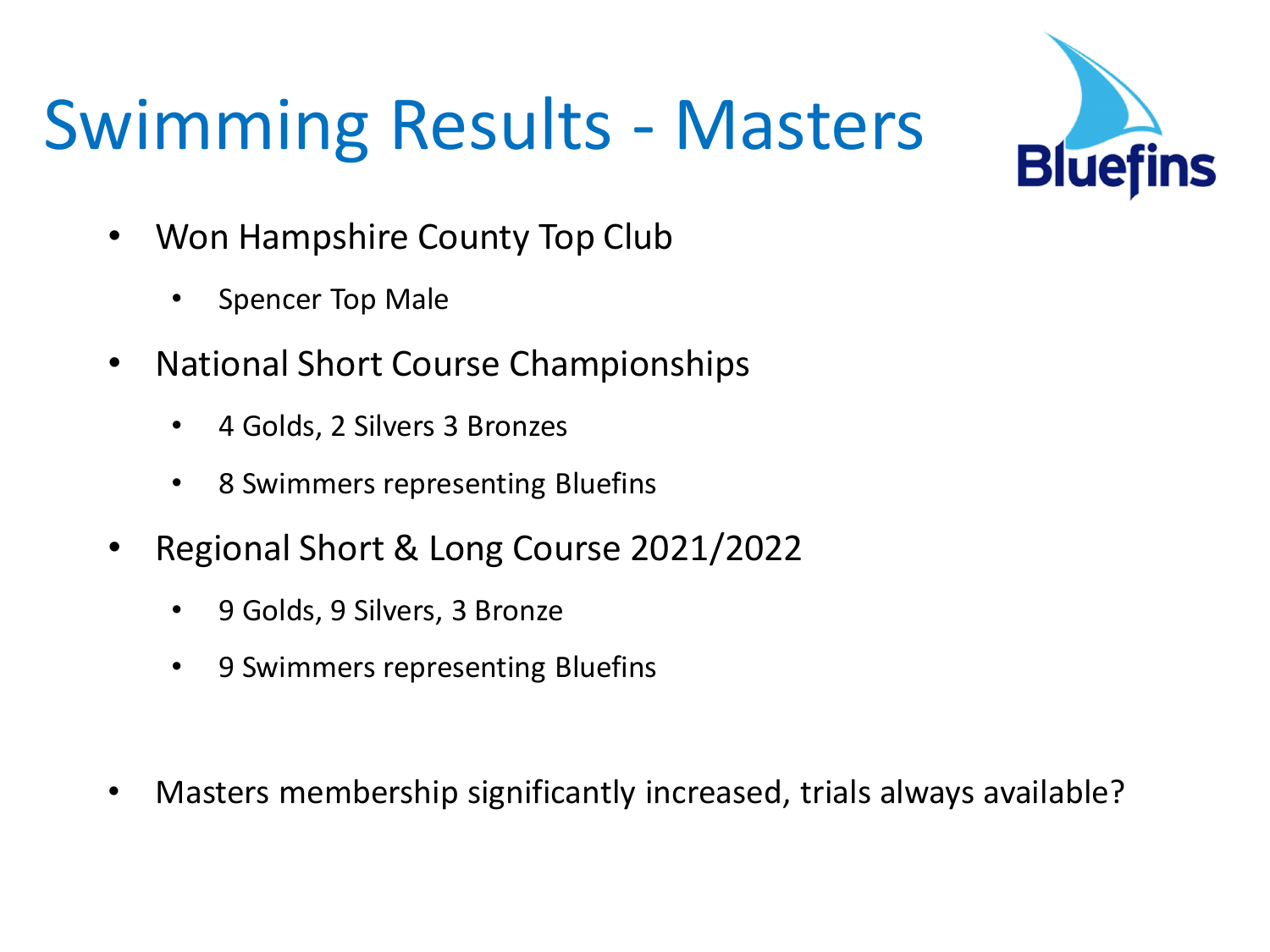### WaterPolo



#### **Positives:**

U14 London Water Polo London League Division 3 Champions. Promoted to London League Division 2 for the season starting in May

- South East Regional players and Hampshire county level (various age groups): Rachel Cutting, Gabriella Almeida, Ismey Hawley, Dary Hunt, Calista Almeida, Jessica Fleming, Aimee Fleming, Cabhan York, Oliver Philips
- Under 15 National Age Group Championships (representing Worthing) Oliver Philips, Calista Almeida, Jessica Fleming, Aimee Fleming
- Hampshire Over 35's representatives (Dave Trewella)
- Coaching: Newly qualified assistant coaches (Reuben Hamilton, James Fleming) JF to complete full water polo coach in spring 2022
- Currently recruiting for Head Coach position
- WaterPolo festival; March 15th. Organised by Aquadrome, Naomi Collier and James Fleming: 2 hours of open trial for new junior players. 7 new members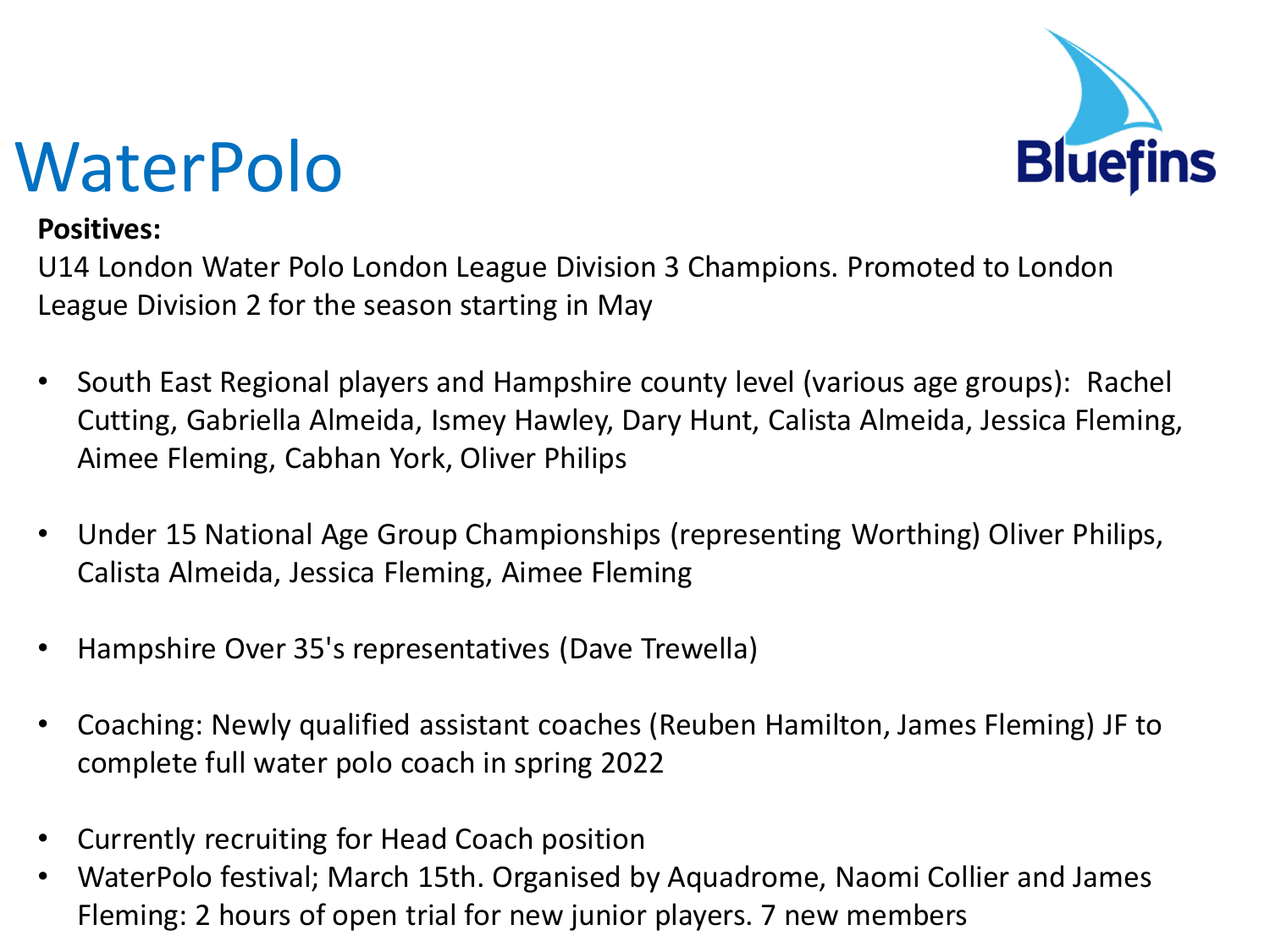

### WaterPolo

#### **Challenges.**

- Womens senior team:
	- Due to Winchester new pool/new team we have lost almost every female player aged over 18. Needs to be addressed.
- Lack of games for U16 level:
	- Top players instead representing Worthing etc in London league. Need to enter a Basingstoke team at this level to replicate the success of the U14
- Loss of coaching staff: Bruce Philp, Jake Davies. Inability of Youssef Awad to travel at present limiting availability
- **Other areas**
- Fund raising/socials: Intend to be more involved throughout 2022
- Investment (balls, goals, nets, Uniforms for coaching staff)
- Potential to look into reduced costs (given loss of paid coaching staff/counter the loss of senior players)
- **Finally** Gerry Lay retirement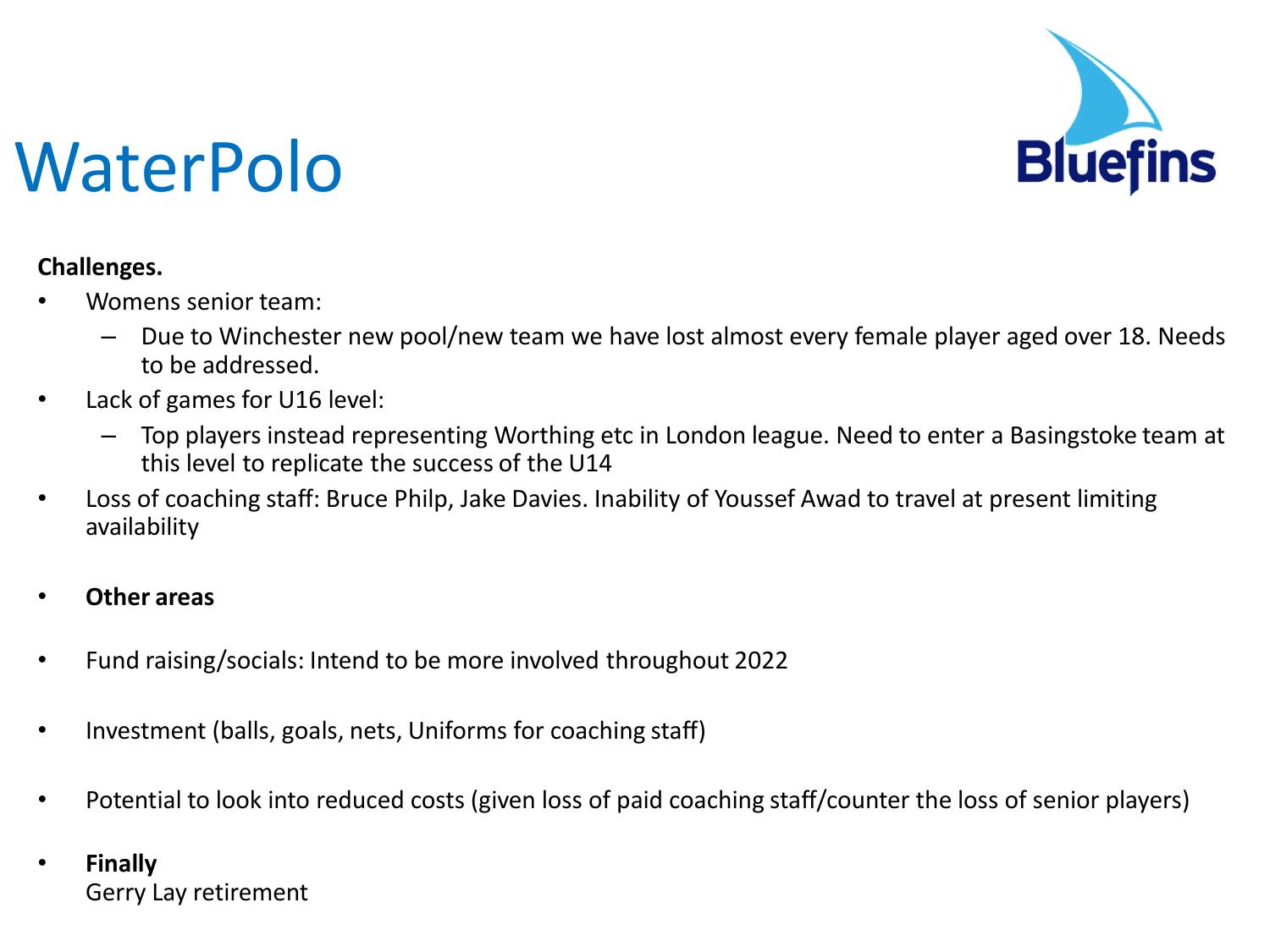<span id="page-21-0"></span>



• The Disability squad is composed of swimmers from those needing permanent one to one attention to competition swimmers. Main feeder schools are Dove House and Limington House.

• The Squad, has a dedicated team of teachers and pool helpers who do a great job, we are always keen to hear from anyone who would like to get involved.

• The Squad continues to flourish and currently has 20 registered swimmers although 2 of the performance squad have passed their L1 qualification and have moved into teaching.

• Our Sunday group now has 7 swimmers of various achievement levels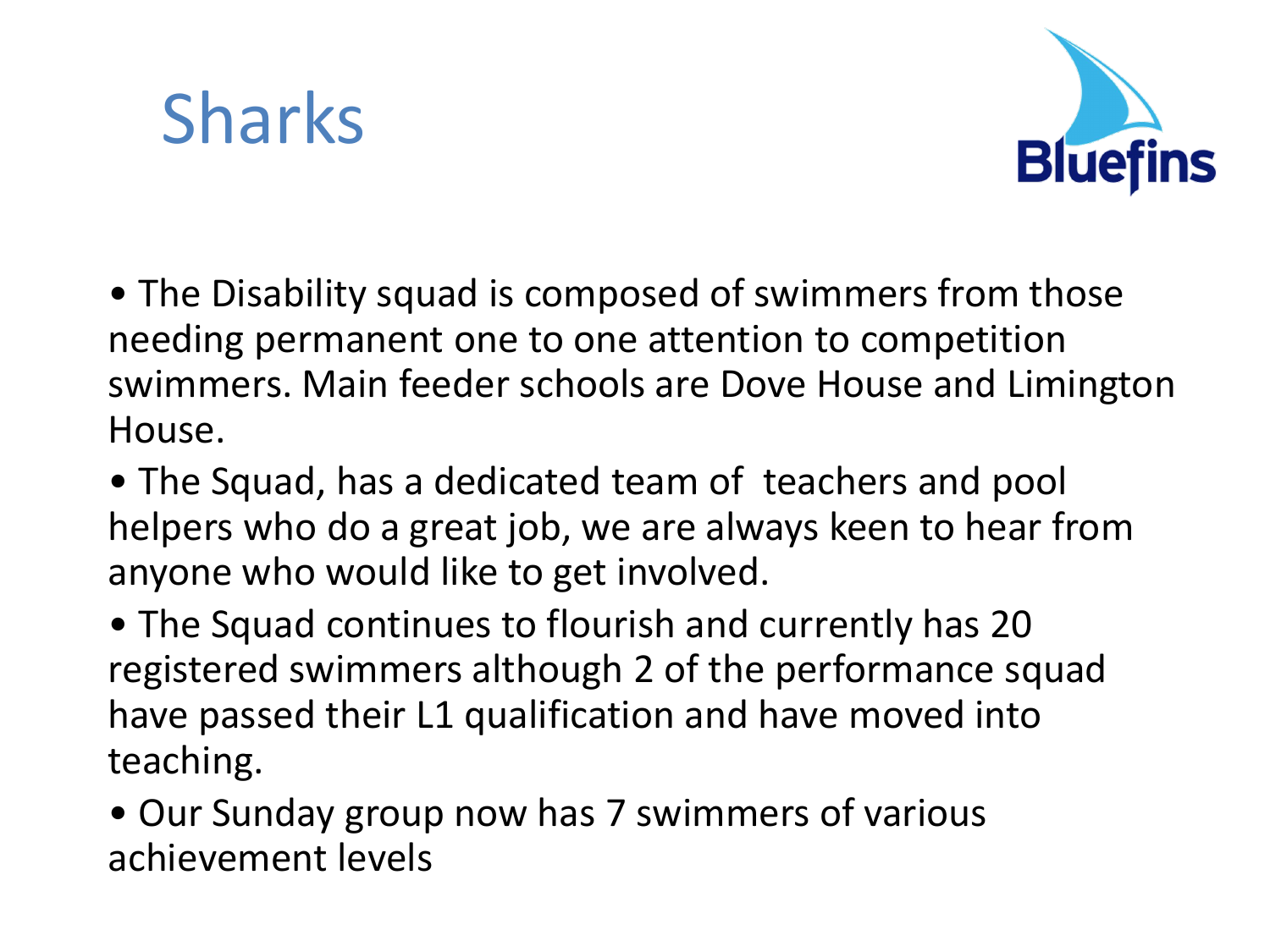### Sharks



Another difficult year with no competitions available to our swimmers has meant we have held up applying to renew our registration for Special Olympics as they have provided no competitions in the last two years. We have heard in the last couple of days that one competition in Barnet in June will be available to us.

Recruitment has again proved difficult for us I think mainly due to the pandemic, I am hopeful that we can renew our links with schools to find some new swimmers.

Last Saturday the Sharks entered 5 teams in the Lions Swimathon which has raised some £1100 for local good causes.

I would like to say a big thank you to the dedicated team of coaches who are an inspiration to all especially the swimmers. [Financial Slides](#page-5-0)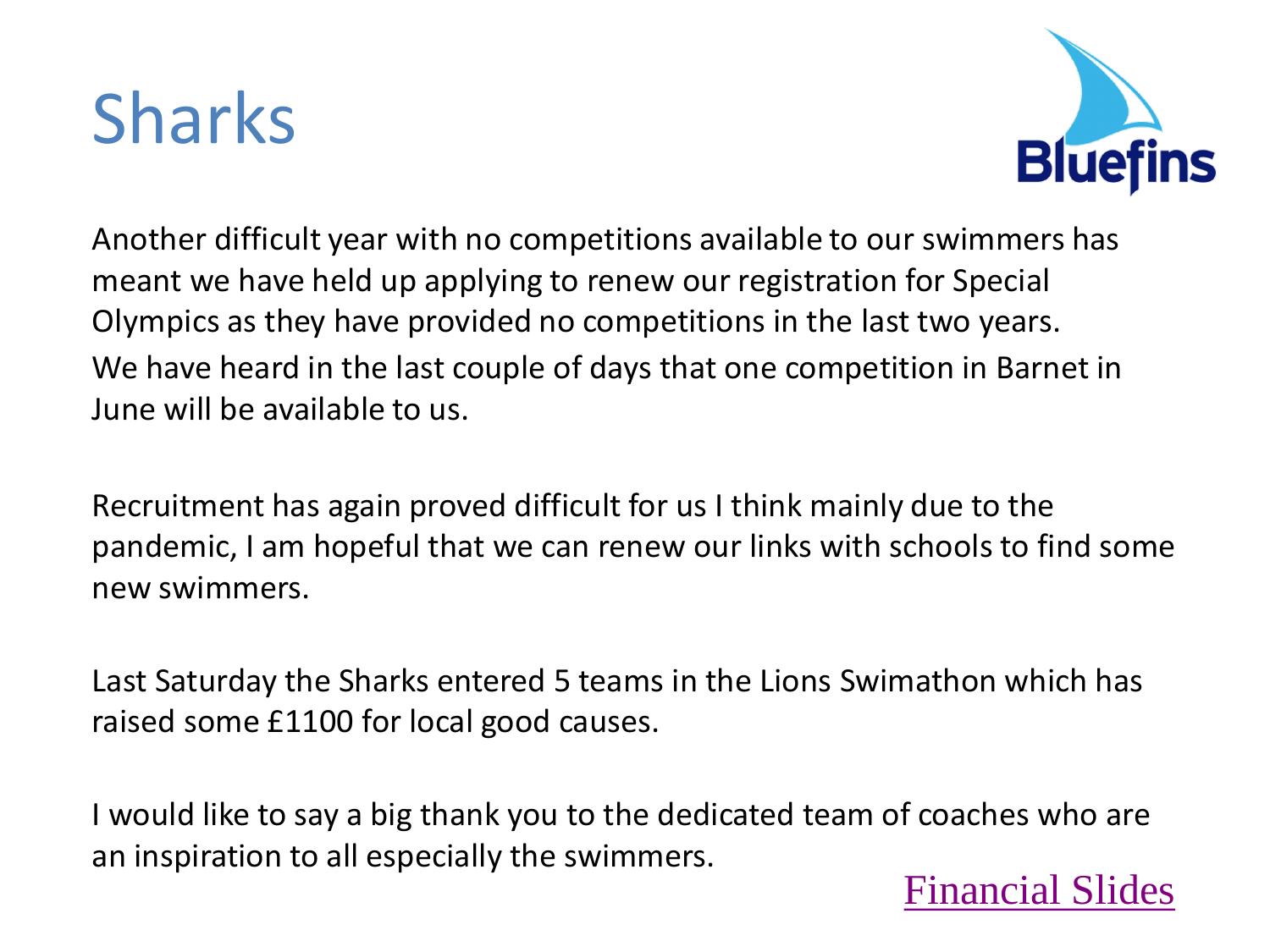# Election of Trustees & Officers of the Club



Trustee: Steve Greenfield

Ratification of remaining volunteers for further year

Chair Fleur Turner

Trustees David Wise

Ray Knight Helen Bourns - Secretary

Neil Mitchell - Treasurer

Fleur Turner

Swim Mark Ray Knight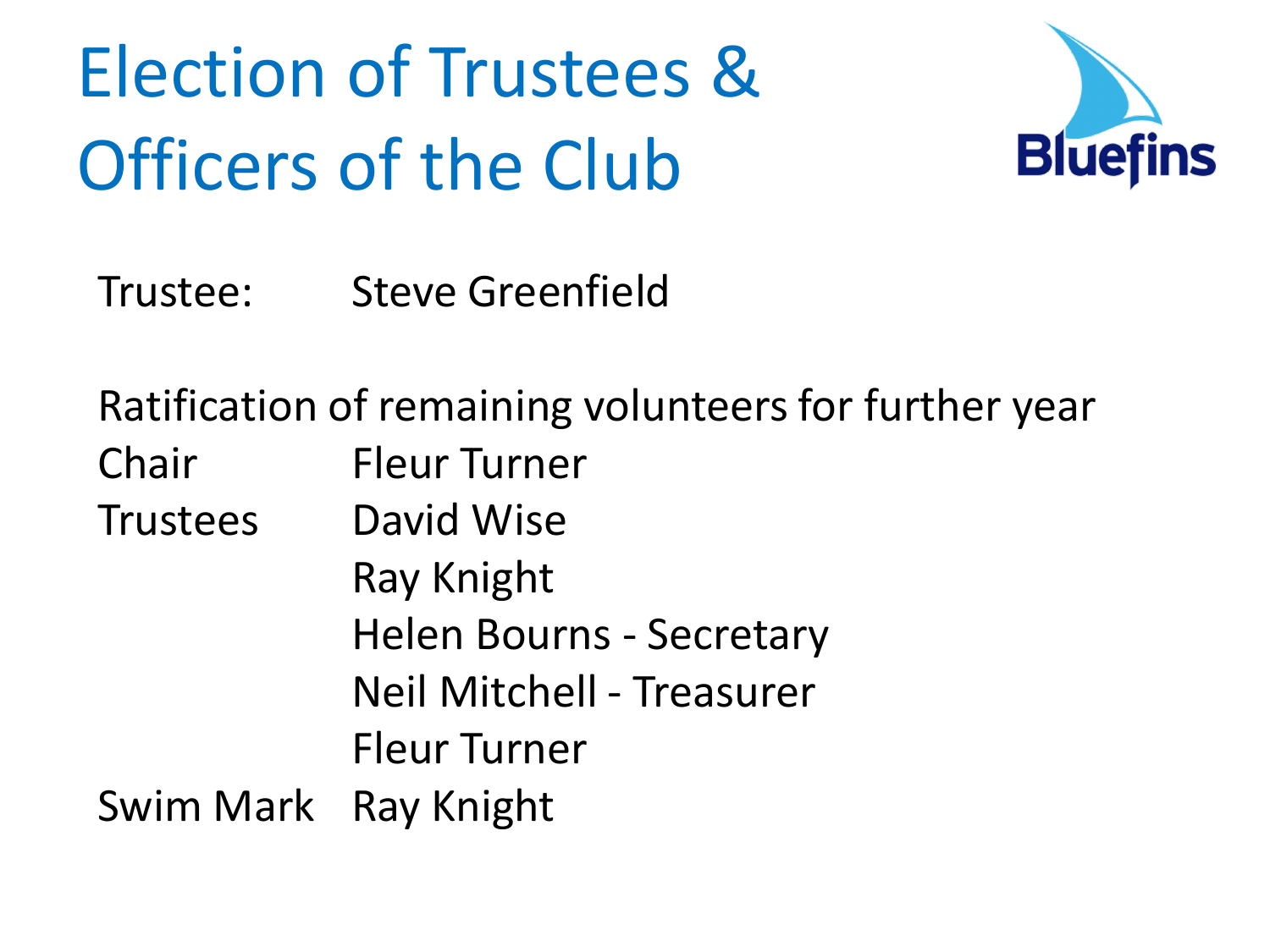



#### Please – any questions, we would like to hear from you